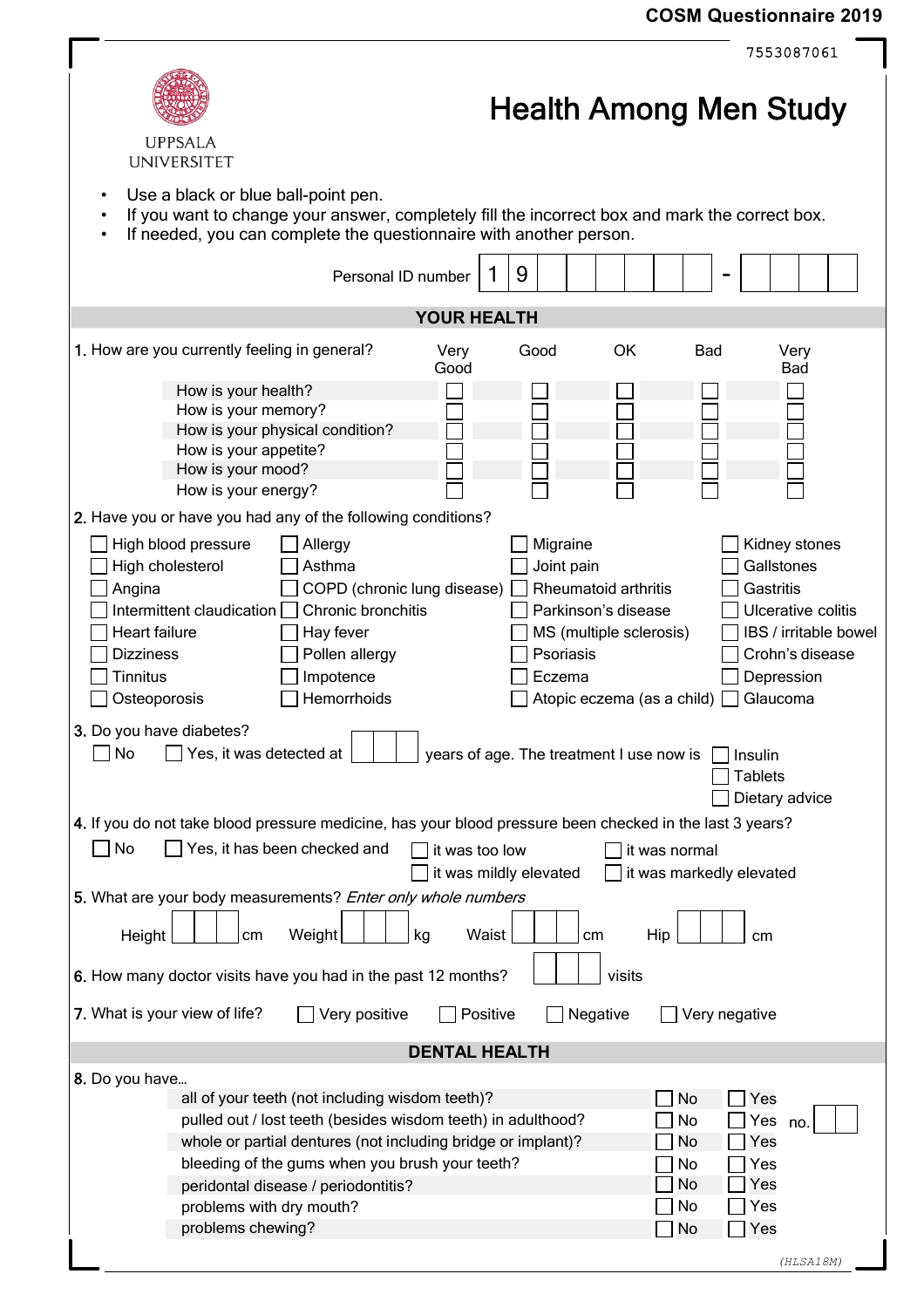|                                                                                                                                                                                                                            | <b>ACHES AND PAINS</b>                                                                                                                                                                               | 2254087064       |  |  |  |
|----------------------------------------------------------------------------------------------------------------------------------------------------------------------------------------------------------------------------|------------------------------------------------------------------------------------------------------------------------------------------------------------------------------------------------------|------------------|--|--|--|
|                                                                                                                                                                                                                            | 9. During the past 12 months have you had at work, or during chores at home, pain in:<br>the back $\Box$ No<br>$\Box$ Yes<br>the shoulders $\Box$ No<br>$\Box$ Yes<br>the neck $\vert \ \vert$<br>No | ∣ Yes            |  |  |  |
|                                                                                                                                                                                                                            | 10. During the past 12 months have you had pain for 3 months or longer in:<br>knee / knees $\Box$ No<br>$\Box$ Yes<br>hips $\Box$ No<br>  Yes                                                        |                  |  |  |  |
|                                                                                                                                                                                                                            | 11. In your life, have you ever undergone one of the following operations                                                                                                                            |                  |  |  |  |
|                                                                                                                                                                                                                            | $\overline{\phantom{a}}$ No<br>Torn cartilage<br>Yes<br>artificial joint in the knee<br>No.<br>Ligament damage in the knee $\Box$ No<br>∣ Yes<br>artificial joint in the hip<br>  No                 | Yes<br>Yes       |  |  |  |
|                                                                                                                                                                                                                            | <b>MEDICINES</b>                                                                                                                                                                                     |                  |  |  |  |
|                                                                                                                                                                                                                            | 12. Do you regularly or intermittently use any of the following medicines?                                                                                                                           |                  |  |  |  |
|                                                                                                                                                                                                                            | No<br>Cortisone in tablet form or inhalation<br>Yes $\rightarrow$ total over<br>years                                                                                                                |                  |  |  |  |
|                                                                                                                                                                                                                            | Magnecyl, Bamyl, Treo, No<br>Yes,<br>tablets/week during<br>less than 10 years<br>Aspirin, Albyl, Trombyl<br>more than 20 years                                                                      | $10-20$ years    |  |  |  |
|                                                                                                                                                                                                                            | Alvedon, Panodil, Reliv, No<br>Yes,<br>tablets/week during<br>less than 10 years<br>Citodon<br>more than 20 years                                                                                    | $10-20$ years    |  |  |  |
|                                                                                                                                                                                                                            | Ipren, Diklofenak,<br>No<br>Yes,<br>less than 10 years<br>tablets/week during<br>Voltaren, Ibumetin, Naproxen<br>more than 20 years                                                                  | $10-20$ years    |  |  |  |
|                                                                                                                                                                                                                            | 13. Have you used anitbiotics during the last 10 years?                                                                                                                                              |                  |  |  |  |
|                                                                                                                                                                                                                            | No<br>less than 1 course a year $\Box$ 1 course/year $\Box$ 2-3 courses/year $\Box$ more than 3 courses/year<br>Yes $\rightarrow$                                                                    |                  |  |  |  |
|                                                                                                                                                                                                                            | SIGHT, HEARING AND BALANCE                                                                                                                                                                           |                  |  |  |  |
|                                                                                                                                                                                                                            | No.<br>$\Box$ Yes $\rightarrow$ When I was<br>14. Have you had cataract surgery?<br>years old.                                                                                                       |                  |  |  |  |
|                                                                                                                                                                                                                            | $\blacksquare$ No<br>15. Do you use glasses?<br>Yes $\rightarrow$ At what age did you start wearing glasses?                                                                                         |                  |  |  |  |
| before 30 $\Box$ 30-40 $\Box$ 40-50 $\Box$ 50-60 $\Box$ 60-70<br>∏70-80<br>after 80                                                                                                                                        |                                                                                                                                                                                                      |                  |  |  |  |
| <b>16.</b> Do you use a hearing aid? $\Box$ No<br>Yes $\rightarrow$ At which age did you start using a hearing aid?<br>before 30 30-40 40-50 50-60 60-70<br>$\Box$ 70-80<br>after 80                                       |                                                                                                                                                                                                      |                  |  |  |  |
| 17. Do you have a good sense of taste? Yes<br>$\Box$ No $\rightarrow$ At which age did you lose your sense of taste?<br>before 30 $\Box$ 30-40 $\Box$ 40-50 $\Box$ 50-60 $\Box$ 60-70 $\Box$ 70-80  <br>after 80           |                                                                                                                                                                                                      |                  |  |  |  |
| $\Box$ No $\rightarrow$ At which age did your balance become impaired?<br><b>18.</b> Do you have good balance? $\Box$ Yes $\Box$<br>before 30 $\Box$ 30-40 $\Box$ 40-50 $\Box$ 50-60 $\Box$ 60-70 $\Box$ 70-80<br>after 80 |                                                                                                                                                                                                      |                  |  |  |  |
| 19. Have you had a fall during the past 12 months?<br>No<br>Yes,<br>$time(s)$ .                                                                                                                                            |                                                                                                                                                                                                      |                  |  |  |  |
|                                                                                                                                                                                                                            | <b>SLEEP HABITS</b>                                                                                                                                                                                  |                  |  |  |  |
|                                                                                                                                                                                                                            | 20. How much sleep do you need per day?<br>How long do you sleep per night on average?<br>hours                                                                                                      | hours            |  |  |  |
|                                                                                                                                                                                                                            | 21. What time do you usually fall asleep?<br>(time) What time do you usually wake?                                                                                                                   | (time)           |  |  |  |
|                                                                                                                                                                                                                            | Do you regularly take a nap? $\Box$ No<br>Yes $\rightarrow$ from<br>(time) until.                                                                                                                    | (time) per day   |  |  |  |
|                                                                                                                                                                                                                            | 22. How do you find that you sleep on the whole?<br>Very good<br>Fairly good<br>Very bad<br>Neither good nor bad<br>Fairly bad                                                                       |                  |  |  |  |
|                                                                                                                                                                                                                            | 23. How often have you had the following symptoms in the past 3 months?                                                                                                                              |                  |  |  |  |
|                                                                                                                                                                                                                            | Often<br>Never<br>Seldom<br>Difficulty falling asleep                                                                                                                                                | Mostly<br>Always |  |  |  |
|                                                                                                                                                                                                                            | Repeatedly waking up with difficulty falling asleep                                                                                                                                                  |                  |  |  |  |
|                                                                                                                                                                                                                            | Premature awakening<br>Disturbed / restless sleep                                                                                                                                                    |                  |  |  |  |
|                                                                                                                                                                                                                            | Sleep apnea / apnea                                                                                                                                                                                  |                  |  |  |  |
|                                                                                                                                                                                                                            | Disturbing snoring                                                                                                                                                                                   |                  |  |  |  |
|                                                                                                                                                                                                                            | 24. During your working life, have you had working hours that required you to work at night at least a few times per<br>month?                                                                       |                  |  |  |  |
|                                                                                                                                                                                                                            | No<br>Yes, I did this for<br>years.                                                                                                                                                                  |                  |  |  |  |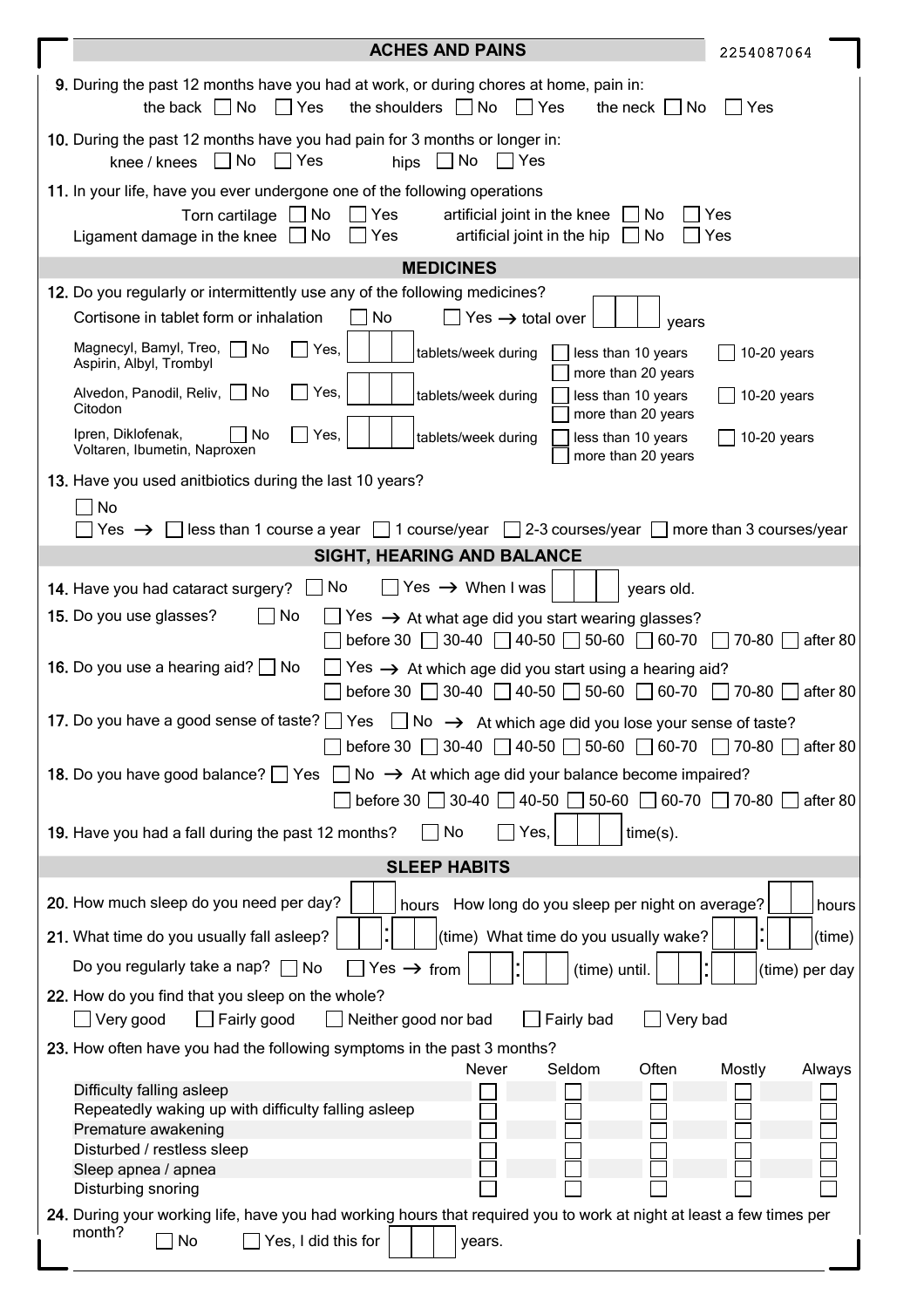|                                                                                                                                                                                                     | <b>TOILET HABITS</b>                                                            |               |                          |                                         |                              | 3417087066                                      |          |
|-----------------------------------------------------------------------------------------------------------------------------------------------------------------------------------------------------|---------------------------------------------------------------------------------|---------------|--------------------------|-----------------------------------------|------------------------------|-------------------------------------------------|----------|
|                                                                                                                                                                                                     | 25. These questions concern urination over<br>the past month                    |               | Never every 5th<br>visit | Less than Less than<br>half the<br>time | About<br>half of<br>the time | More than<br>half of the Almost<br>time         | never    |
|                                                                                                                                                                                                     | How often have you felt like you cannot empty your<br>bladder?                  |               |                          |                                         | $\perp$                      | $\mathbf{L}$                                    |          |
|                                                                                                                                                                                                     | How many times do you visit the toilet within 2 hours<br>of going?              |               |                          |                                         |                              |                                                 |          |
|                                                                                                                                                                                                     | How often is your urine intermittent instead of<br>continuous?                  |               |                          |                                         | $\sim$                       | $\sim$                                          |          |
|                                                                                                                                                                                                     | How often is it hard to hold it in when you need to urinate?                    |               |                          |                                         |                              |                                                 |          |
|                                                                                                                                                                                                     | How often do you have a weak urinary stream?                                    |               |                          |                                         |                              |                                                 |          |
|                                                                                                                                                                                                     | How often must you apply pressure to urinate?                                   | <b>Never</b>  | 1 time                   |                                         | 2 times 3 times              | 4 times                                         | 5+       |
|                                                                                                                                                                                                     | 26. How often do you usually urinate at night?                                  |               |                          |                                         |                              |                                                 |          |
|                                                                                                                                                                                                     | 27. Have you had a urinary tract infection / urinary retention?                 |               |                          |                                         |                              |                                                 |          |
|                                                                                                                                                                                                     |                                                                                 |               |                          |                                         |                              |                                                 |          |
|                                                                                                                                                                                                     | 28. If you had to live with urination the way it is today                       | Very<br>Good  | Good Accept-<br>able     | Neither<br>Good/Bad                     | Fairly<br><b>Bad</b>         | Very<br>Bad                                     | Terrible |
|                                                                                                                                                                                                     | how would you feel?                                                             |               |                          |                                         |                              |                                                 |          |
|                                                                                                                                                                                                     | 29. Do you have a bowel movement every day?<br>Yes                              |               | No, it takes             |                                         |                              | day(s) between occations                        |          |
|                                                                                                                                                                                                     | 30. Do you have a bowel movement several times a day?                           |               | <b>Yes</b><br>No         |                                         |                              |                                                 |          |
| 31. How often do you experience difficulty with bowel movements?<br>$less than 1 time/week \t 1-6 times/week \t $ Always<br>Never                                                                   |                                                                                 |               |                          |                                         |                              |                                                 |          |
|                                                                                                                                                                                                     | 32. Do you / have you had fecal leakage?<br>No                                  |               |                          | Yes, I have had it before               |                              | Yes, I have it now                              |          |
| YOUR FAMILY'S HEALTH                                                                                                                                                                                |                                                                                 |               |                          |                                         |                              |                                                 |          |
|                                                                                                                                                                                                     | 33. Have any of your parents or siblings had:                                   | No.           |                          |                                         |                              | Yes, mother Yes, father Yes, sibling Don't know |          |
|                                                                                                                                                                                                     | Prostate cancer                                                                 |               |                          |                                         |                              |                                                 |          |
|                                                                                                                                                                                                     | Breast cancer                                                                   |               |                          |                                         |                              |                                                 |          |
|                                                                                                                                                                                                     | Colon cancer                                                                    |               |                          |                                         |                              |                                                 |          |
|                                                                                                                                                                                                     | Other cancer                                                                    |               |                          |                                         |                              |                                                 |          |
|                                                                                                                                                                                                     | <b>Rheumatoid arthritis</b>                                                     |               |                          |                                         |                              |                                                 |          |
|                                                                                                                                                                                                     | Psoriasis<br><b>Diabetes</b>                                                    |               |                          |                                         |                              |                                                 |          |
|                                                                                                                                                                                                     | High blood pressure                                                             |               |                          |                                         |                              |                                                 |          |
|                                                                                                                                                                                                     | Myocardial infarction before 60                                                 |               |                          |                                         |                              |                                                 |          |
|                                                                                                                                                                                                     | 34. What age did your parents live to?                                          |               |                          |                                         |                              |                                                 |          |
|                                                                                                                                                                                                     | Mother was<br>Mother still alive<br>years old                                   |               | Father was               |                                         | years old                    | Father still alive                              |          |
|                                                                                                                                                                                                     |                                                                                 | <b>STRESS</b> |                          |                                         |                              |                                                 |          |
| 35. By stress, we mean that you feel tense, irritable, nervous, anxious or have difficulty sleeping because of<br>situations at work or in private life (e.g. feelings of sadness or powerlessness) |                                                                                 |               |                          |                                         |                              |                                                 |          |
|                                                                                                                                                                                                     | In private life At work                                                         |               |                          |                                         |                              |                                                 |          |
|                                                                                                                                                                                                     | I have never experienced stress                                                 |               |                          |                                         |                              |                                                 |          |
|                                                                                                                                                                                                     | I have experienced a stressful period                                           |               |                          |                                         |                              |                                                 |          |
| I have experienced a stressful period in the past 5 years<br>I have experienced several periods of stress in the past 5 years                                                                       |                                                                                 |               |                          |                                         |                              |                                                 |          |
| I have experienced constant stress in the past year                                                                                                                                                 |                                                                                 |               |                          |                                         |                              |                                                 |          |
|                                                                                                                                                                                                     | I have experienced constant stress in the past 5 years                          |               |                          |                                         |                              |                                                 |          |
|                                                                                                                                                                                                     | I have had many long periods of stress in my life                               |               |                          |                                         |                              |                                                 |          |
|                                                                                                                                                                                                     | 36. How often do you feel very strong anger?<br>times per day<br>times per week |               | seldom                   | never                                   |                              |                                                 |          |